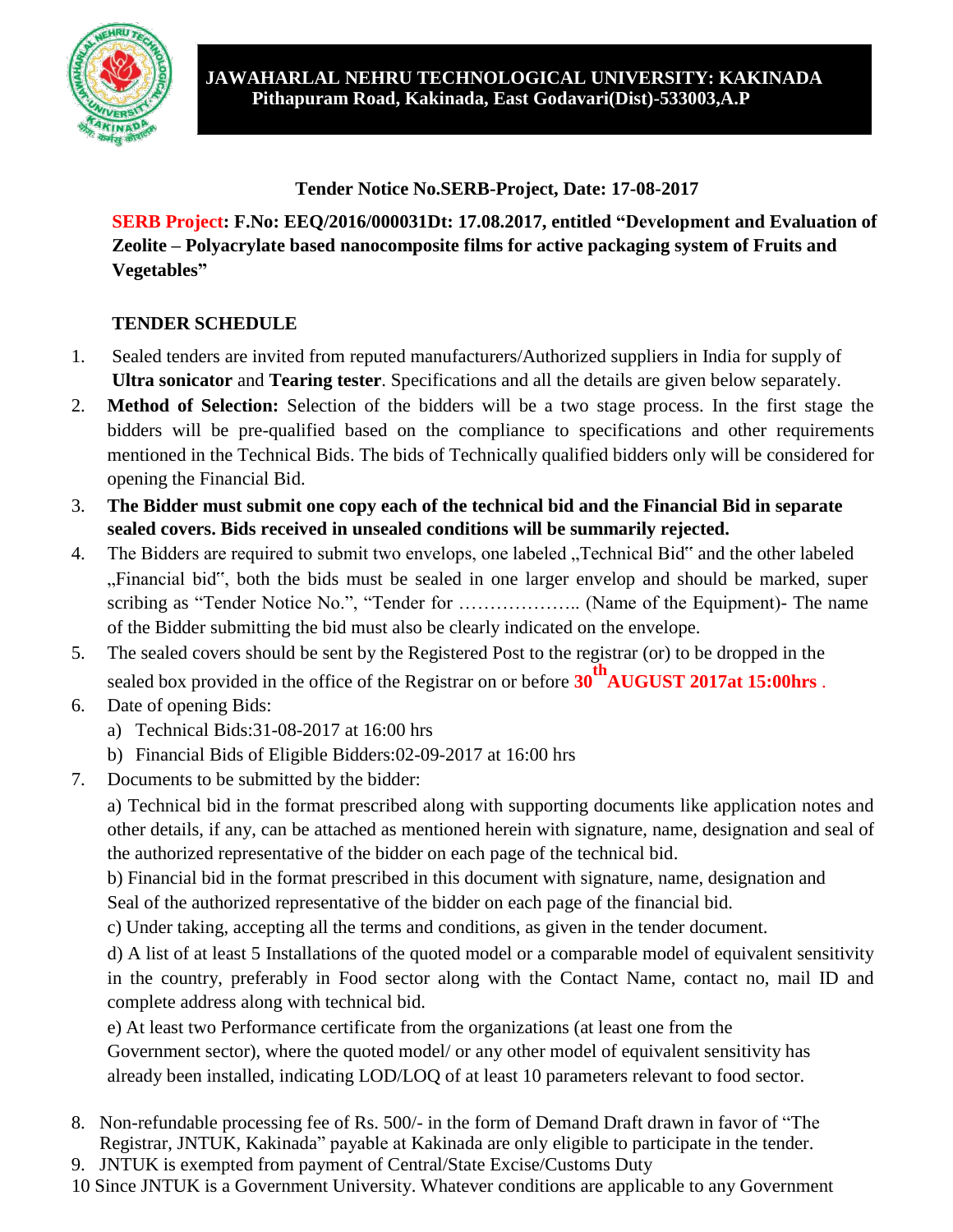institute shall be applicable, even if not specified.

- 11 Any tender that is received after due date will not be accepted. JNTUK is not responsible for any postal delay.
- 12 **ACCEPTANCE:** It is not binding on the university to accept the lowest of the tenders. The university reserves the right to place orders for individual items with different tenderers.
- 13 JNTUK reserves the right to accept or reject any or all of the offers at any stage of the process without assigning any reasons thereof and any claim /dispute on this shall not be entertained.
- 14 No financial costs should be mentioned in the technical bid and the same shall be provided separately in a sealed envelope marked financial bid.
- 15 The financial bid has to be filled necessarily in the format given and has to be signed by the authorized representative of the bidder with full name designation and seal on each page.
- 16 Bidders should quote in INR but the Final Price offered should be inclusive of all charges involved up to delivery and installation at JNTUK Kakinada.
- 17 The supplier should aim at a turnkey supply and installation of the equipment. Any accessory which is felt mandatory for the proper working of the equipment but not mentioned in the specification has to be quoted and supplied along with.
- 18 Any unfair practice detected at any stage of the tendering process will lead to automatic disqualification/blacklisting of the concerned firm.
- 19 Price quoted should be valid for minimum 1 year.
- 20 **Delivery period:** The period of delivery at destination from date of placing orders is 60 days.
- 21 Payment terms:100% Payment will be made only after the receipt of all items in good condition, successful installation, satisfactory demonstration of Instrument performance as per Tender Specifications, training and validation (wherever applicable), and on receipt of the company"s invoice with all Supporting vouchers such as copy of A.P. Sales Tax or VAT Registration certificate etc. **No advance will be paid in any case either in part or in full.**
- 22 **Delivery Terms:** F.O.R. Destination: JNTU Kakinada campus. The delivery should be compulsorily up to JNTU Kakinada. The price should be F.O.R. destination inclusive of taxes, packing & forwarding charges, freight and delivery charges. Items on rate contract, if any together with the terms and conditions may please be furnished.
- 23 The bidders need to give an undertaking that application support and services would be available for minimum 3 years.
- 24 Service support should be available to School of Food Technology, JNTUK turnaround time of 3 working days.

|  | 25 S.NO EQUIPMENT     | EMD in Rs. | Rs. In words              |
|--|-----------------------|------------|---------------------------|
|  | Ultra sonicator       | 2,500      | Two Thousand five hundred |
|  | <b>Tearing Tester</b> | 2,500      | Two Thousand five hundred |

EMD: The tender should be submitted along with earnest money deposit in the form of Demand Draft in favor of "The Registrar, JNTUK, Kakinada" to be payable at State Bank of India, GEC campus, Kakinada. The EMD for various equipment are as follows:

26 The successful bidder shall have complete responsibility for the equipment in consultation with School of Food Technology, JNTUK where the equipment will be installed. In the event of any equipment going out of calibration the successful bidder shall be responsible for carrying out required repairs and adjustments.